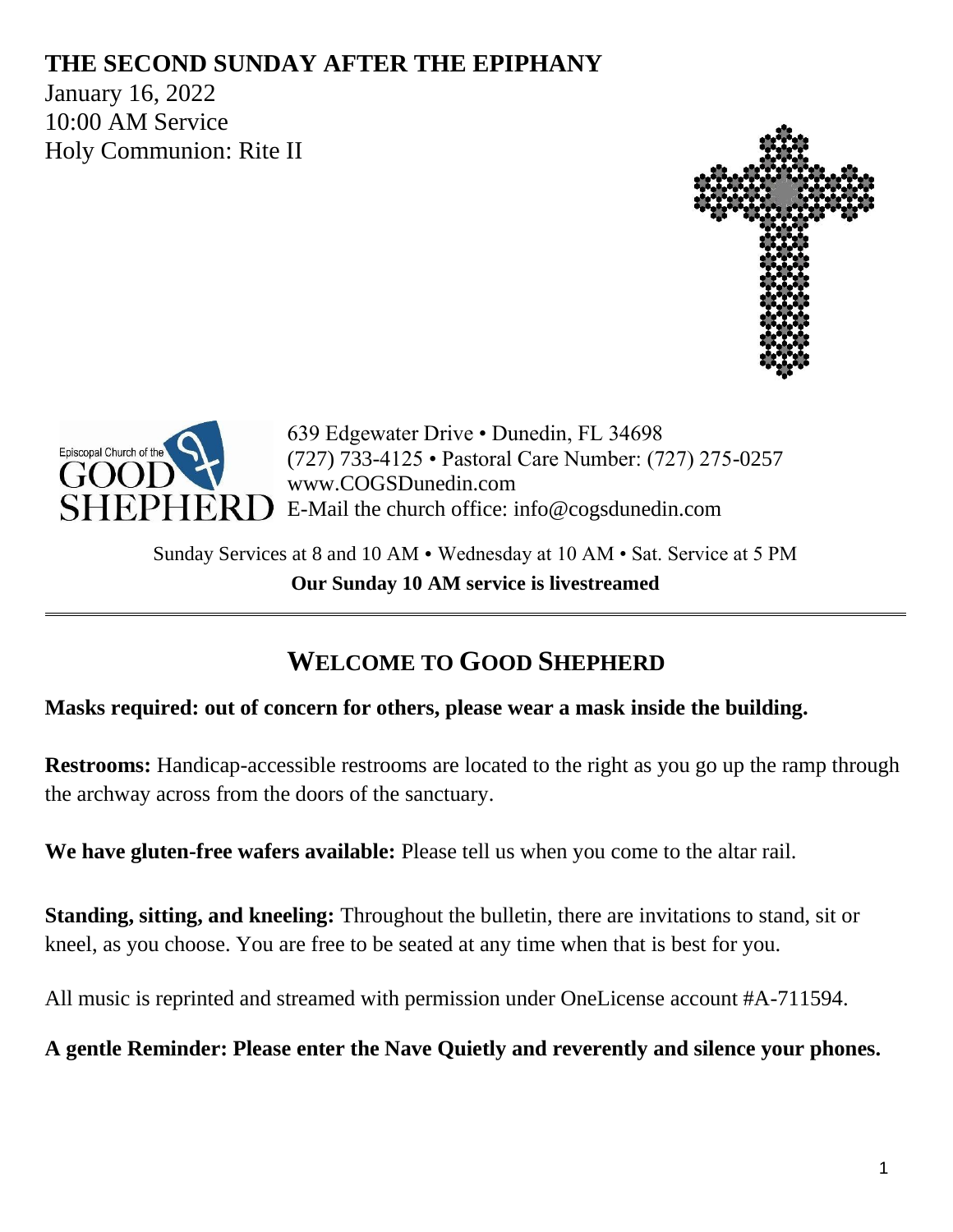### **GATHERING FOR WORSHIP**

**VOLUNTARY** Partita on "I Want to Walk as a Child of the Light" Theme John Behnke

*[During the Voluntary, please prepare for worship by observing attentive silence.]* **WELCOME AND ANNOUNCEMENTS**

**PROCESSIONAL HYMN 423** Immortal, Invisible, God Only Wise ST. DENIO

**Immortal, invisible, God only wise, in light inaccessible hid from our eyes, most blessed, most glorious, the Ancient of Days, almighty, victorious, thy great Name we praise.** 

**Unresting, unhasting, and silent as light, nor wanting, nor wasting, thou rulest in might; thy justice like mountains high soaring above thy clouds, which are fountains of goodness and love.** 

**To all life thou givest, to both great and small; in all life thou livest, the true life of all; we blossom and flourish, like leaves on the tree, then wither and perish; but nought changeth thee.**

**Thou reignest in glory, thou rulest in light, thine angels adore thee, all veiling their sight; all laud we would render: O help us to see 'tis only the splendor of light hideth thee.**

# **THE OPENING ACCLAMATION**

*Celebrant* Blessed be God: Father, Son, and Holy Spirit. *People* **And blessed be God's kingdom, now and for ever. AMEN.**

#### **COLLECT FOR PURITY**

*All* **Almighty God, to you all hearts are open, all desires known, and from whom no secrets are hid: Cleanse the thoughts of our hearts by the inspiration of thy Holy Spirit, that we may perfectly love thee, and worthily magnify your holy Name; through Christ our Lord. Amen.**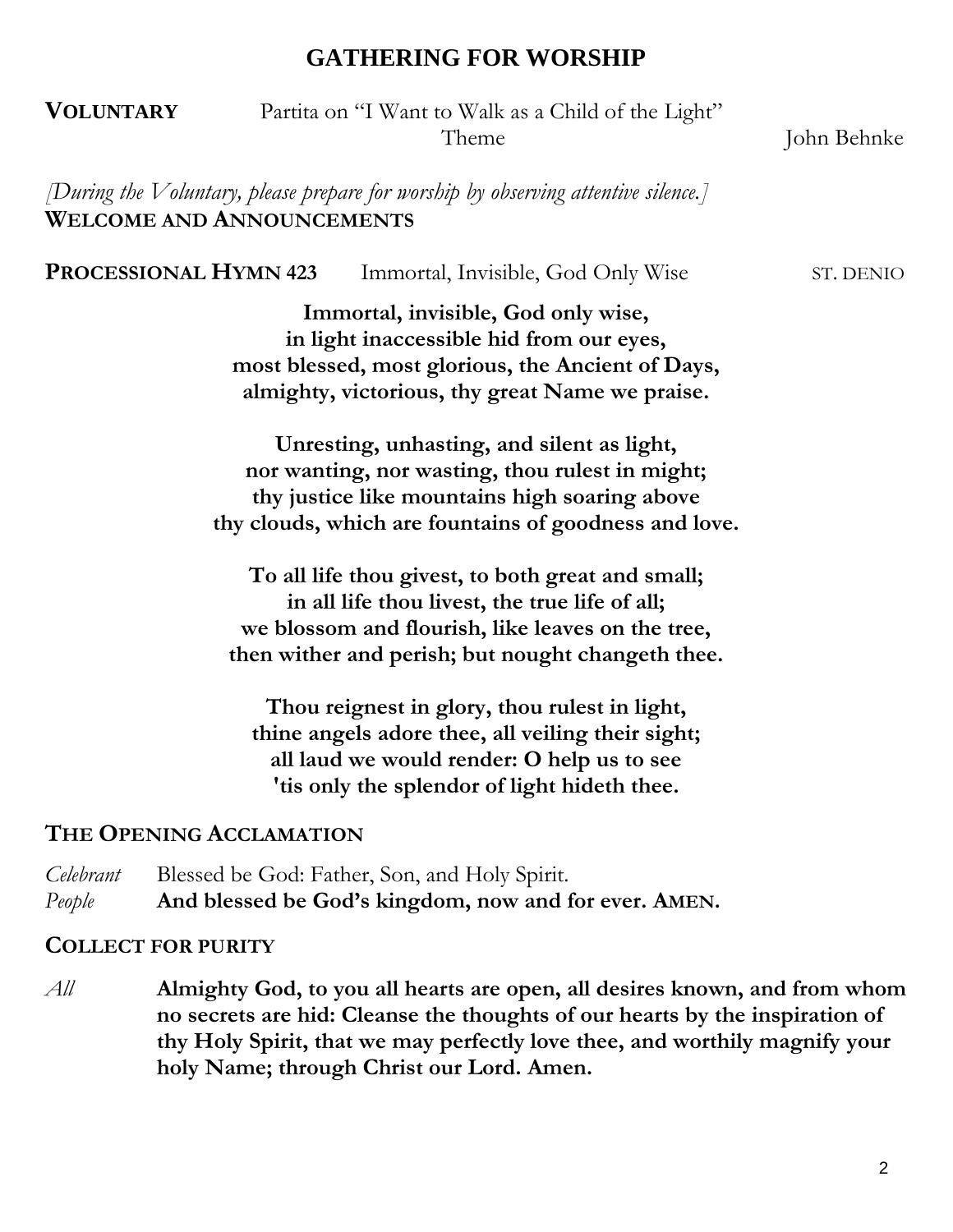**All glory be to God on high, and peace on earth from heaven, And God's good will unfailingly be to all people given. We bless, we worship you, we raise for your great glory Thanks and praise, O God, Almighty Father.**

**You only are the Holy One, who came for our salvation, And only you are God's true Son, who was before creation. You, only, Christ, as Lord we own and, with the Spirit, You alone share in the Father's glory.**

## **THE COLLECT OF THE DAY**

*Celebrant* The Lord be with you.

*People* **And also with you.**

- *Celebrant* Let us pray… Almighty God, whose Son our Savior Jesus Christ is the light of the world: Grant that your people, illumined by your Word and Sacraments, may shine with the radiance of Christ's glory, that he may be known, worshipped, and obeyed to the ends of the earth; through Jesus Christ our Lord, who with you and the Holy Spirit lives and reigns, one God, now and for ever. Amen.
- *All* **AMEN**.

# **THE WORD OF GOD**

*The people sit.*

## **THE FIRST READING** Isaiah 62:1-5

*Lector The First Reading is taken from Isaiah chapter 62…*

For Zion's sake I will not keep silent, and for Jerusalem's sake I will not rest, until her vindication shines out like the dawn, and her salvation like a burning torch. The nations shall see your indication, and all the kings your glory; and you shall be called by a new name that the mouth of the Lord will give. You shall be a crown of beauty in the hand of the Lord, and a royal diadem in the hand of your God. You shall no more be termed Forsaken, and your land shall no more be termed Desolate; but you shall be called My Delight Is in Her, and your land Married; for the Lord delights in you, and your land shall be married. For as a young man marries a young woman, so shall your builder marry you, and as the bridegroom rejoices over the bride, so shall your God rejoice over you.

*Lector* The Word of the Lord.

*People* **Thanks be to God.**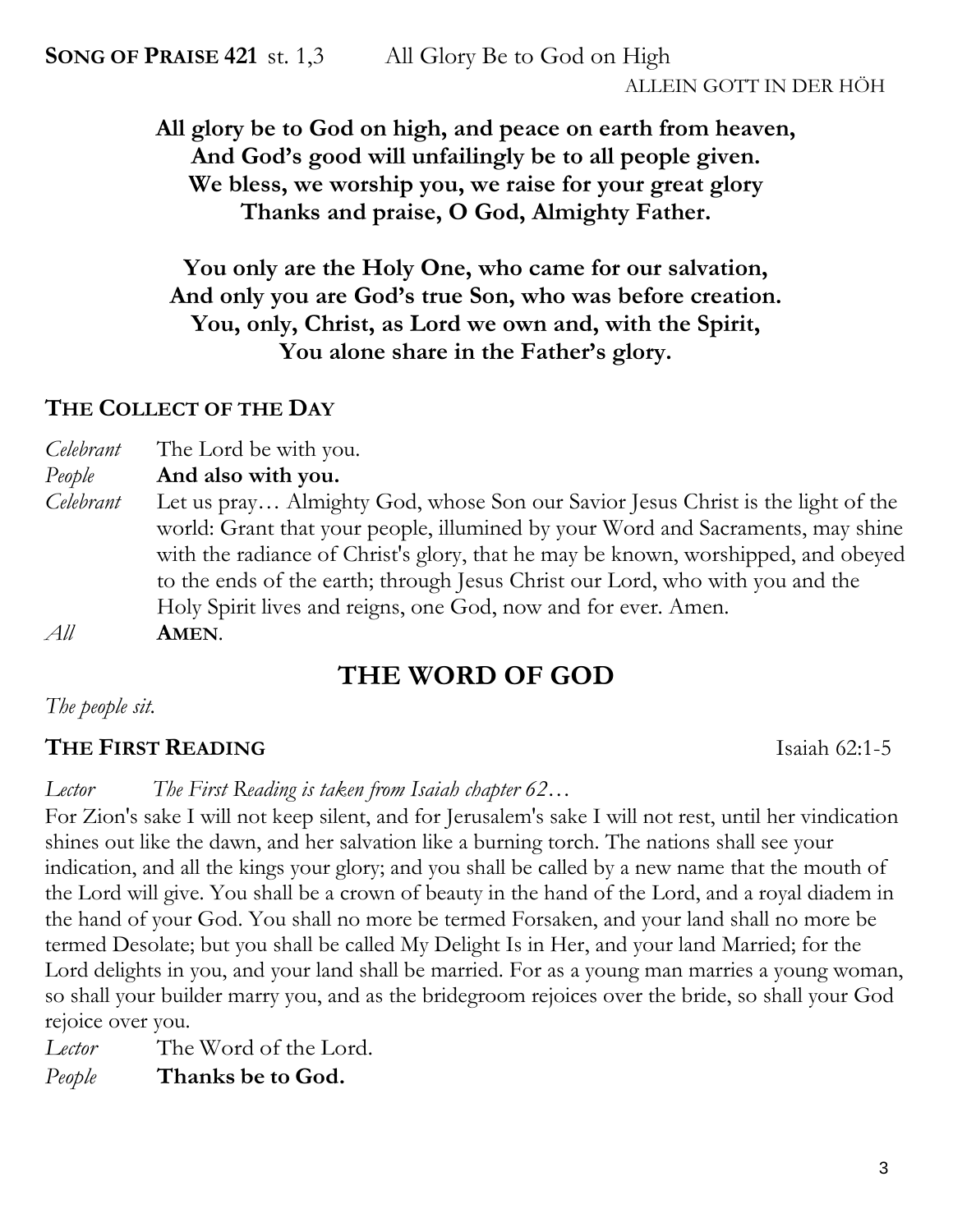**Your love and faithfulness, O Lord, Reach heaven above where white clouds sail; Like ancient hills, like ocean deeps, Your righteous judgments never fail.**

**How priceless is your love, O God! You save both human kind and beast; Your wings give refuge in their shade, You call us to your house to feast.**

**Your streams of pleasure give us drink; The well of life, Lord, is with you, And in your light do we see light; Give grace to all whose hearts are true.**

#### **THE SECOND READING** 1 Corinthians 12:1-11

*Lector The Second Reading is taken from 1Corinthians chapter 12…*

Now concerning spiritual gifts, brothers and sisters, I do not want you to be uninformed. You know that when you were pagans, you were enticed and led astray to idols that could not speak. Therefore I want you to understand that no one speaking by the Spirit of God ever says "Let Jesus be cursed!" and no one can say "Jesus is Lord" except by the Holy Spirit. Now there are varieties of gifts, but the same Spirit; and there are varieties of services, but the same Lord; and there are varieties of activities, but it is the same God who activates all of them in everyone. To each is given the manifestation of the Spirit for the common good. To one is given through the Spirit the utterance of wisdom, and to another the utterance of knowledge according to the same Spirit, to another faith by the same Spirit, to another gifts of healing by the one Spirit, to another the working of miracles, to another prophecy, to another the discernment of spirits, to another various kinds of tongues, to another the interpretation of tongues. All these are activated by one and the same Spirit, who allots to each one individually just as the Spirit chooses.

*Lector* The Word of the Lord.

*People* **Thanks be to God.**

*All stand as able.*

```
THE GOSPEL ACCLAMATION 632 st 1 MUNICH
```
#### **O Christ, the Word Incarnate, O Wisdom from on high, O Truth, unchanged, unchanging, O Light of our dark sky; we praise thee for the radiance that from the scripture's page, a lantern to our footsteps, shines on from age to age.**

# **THE GOSPEL** John 2:1-11

*Deacon* The Holy Gospel of our Lord Jesus Christ according to John. *People* **Glory to you, Lord Christ.**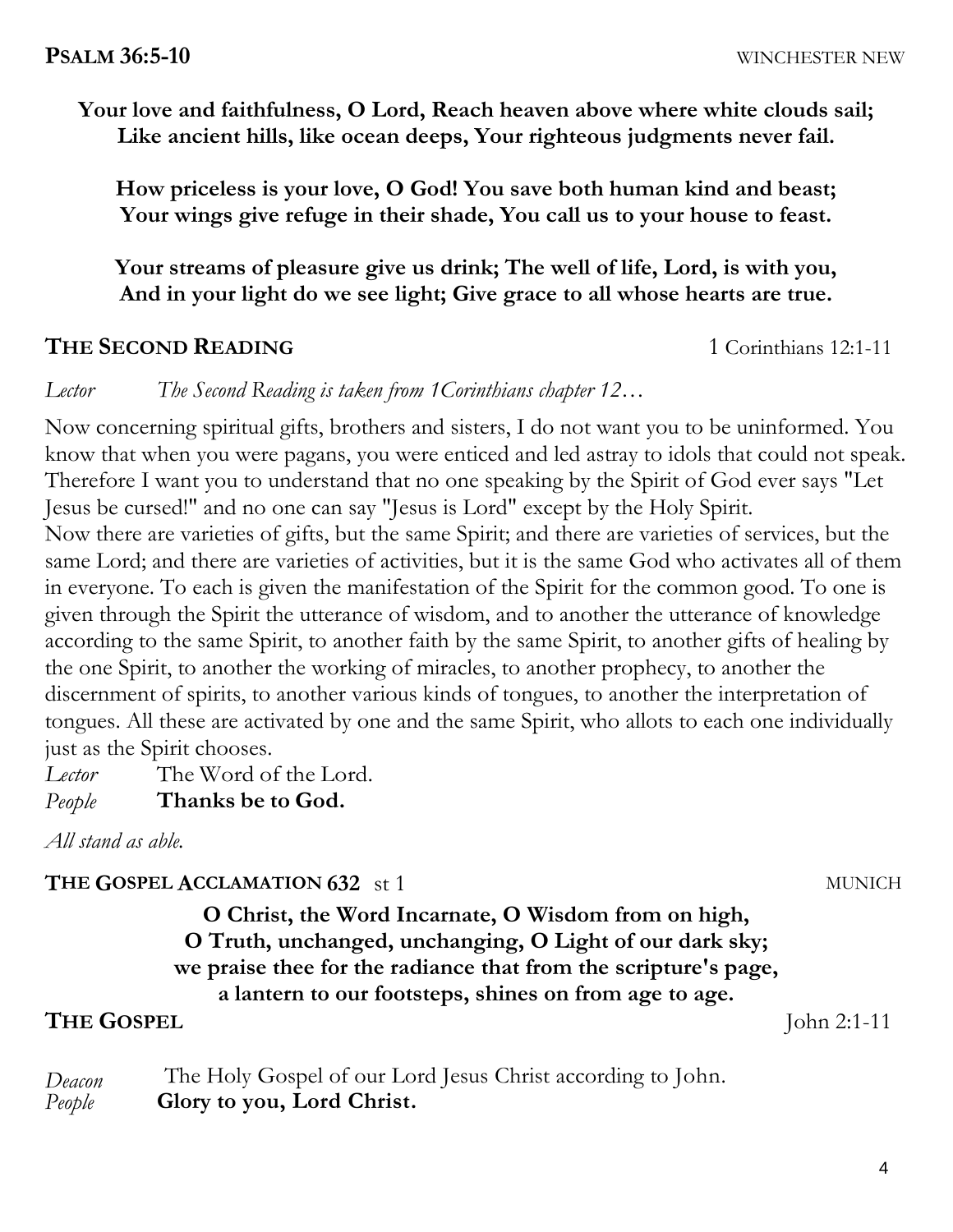*Deacon* On the third day there was a wedding in Cana of Galilee, and the mother of Jesus was there. Jesus and his disciples had also been invited to the wedding. When the wine gave out, the mother of Jesus said to him, "They have no wine." And Jesus said to her, "Woman, what concern is that to you and to me? My hour has not yet come." His mother said to the servants, "Do whatever he tells you." Now standing there were six stone water jars for the Jewish rites of purification, each holding twenty or thirty gallons. Jesus said to them, "Fill the jars with water." And they filled them up to the brim. He said to them, "Now draw some out, and take it to the chief steward." So they took it. When the steward tasted the water that had become wine, and did not know where it came from (though the servants who had drawn the water knew), the steward called the bridegroom and said to him, "Everyone serves the good wine first, and then the inferior wine after the guests have become drunk. But you have kept the good wine until now." Jesus did this, the first of his signs, in Cana of Galilee, and revealed his glory; and his disciples believed in him.

*Deacon* The Gospel of the Lord.

*People* **Praise to you, Lord Christ.**

*The people sit.*

**SERMON** The Rev. Whitney Burton

*All stand as able.*

#### **THE NICENE CREED**

*People* **We believe in one God, the Father, the Almighty, maker of heaven and earth, of all that is, seen and unseen. We believe in one Lord, Jesus Christ, the only Son of God, eternally begotten of the Father, God from God, Light from Light, true God from true God, begotten, not made, of one Being with the Father. Through him all things were made. For us and for our salvation he came down from heaven: by the power of the Holy Spirit he became incarnate from the Virgin Mary, and was made man. For our sake he was crucified under Pontius Pilate; he suffered death and was buried. On the third day he rose again in accordance with the Scriptures; he ascended into heaven and is seated at the right hand of the Father. He will come again in glory to judge the living and the dead, and his kingdom will have no end. We believe in the Holy Spirit, the Lord, the giver of life, who proceeds from the Father and the Son. With the Father and the Son he is worshiped and glorified. He has spoken through the Prophets. We believe in one holy catholic and apostolic Church. We acknowledge one baptism for the forgiveness of sins. We look for the resurrection of the dead, and the life of the world to come. Amen.**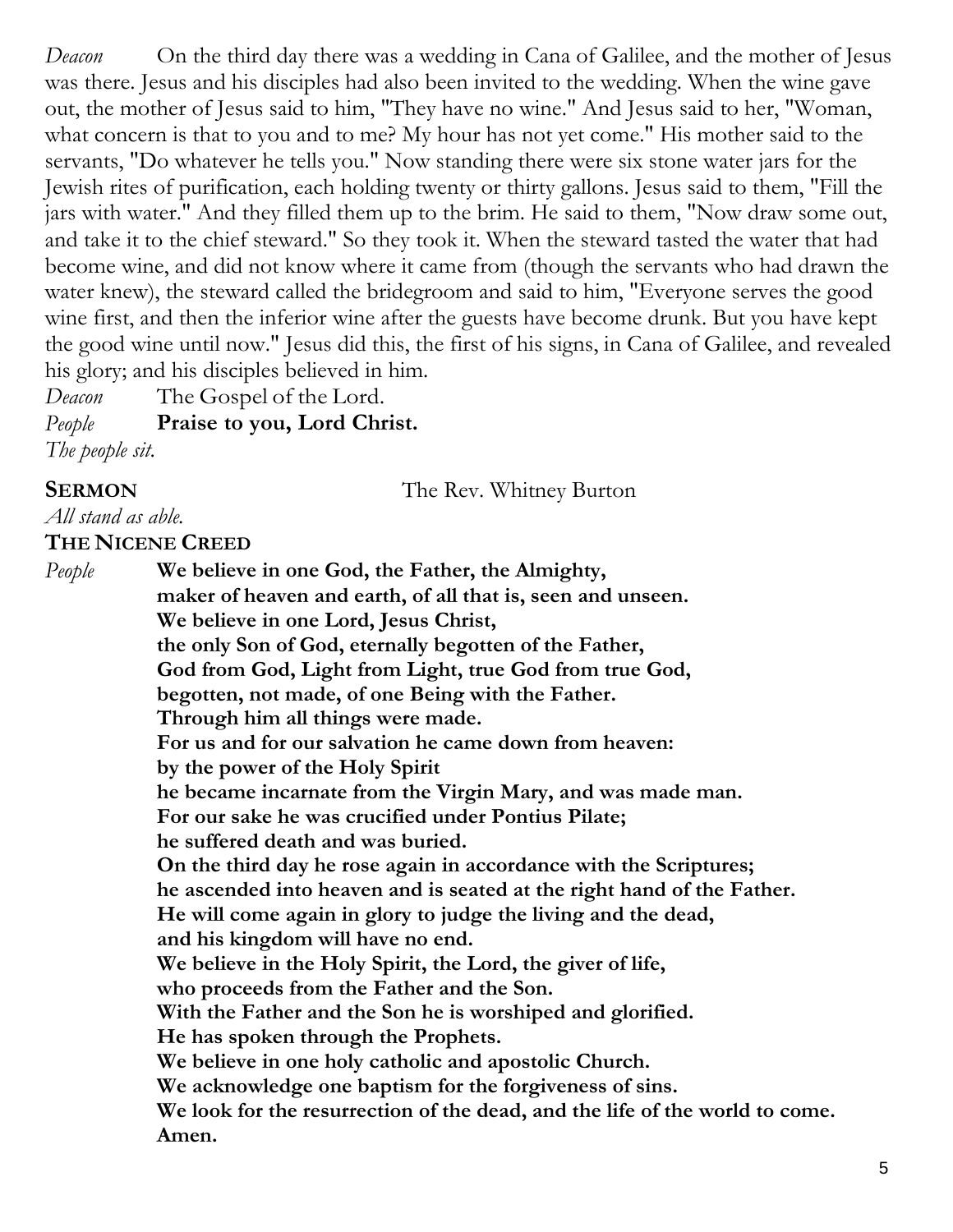# **THE PRAYERS OF THE PEOPLE**

*Please sit, stand, or kneel, as you prefer.*

*Deacon* Let us pray for the Church and for the world.

*Lector* Grant, Almighty God, that all who confess your Name may be united in your truth, live together in your love, and reveal your glory in the world. *Silence*

*Lector* Lord, in your mercy

### *People* **Hear our prayer.**

*Lector* Guide the people of this land, and of all the nations, in the ways of justice and peace; that we may honor one another and serve the common good. *Silence*

*Lector* Lord, in your mercy

#### *People* **Hear our prayer.**

- *Lector* Give us all a reverence for the earth as your own creation, that we may use its resources rightly in the service of others and to your honor and glory. *Silence*
- *Lector* Lord, in your mercy

#### *People* **Hear our prayer.**

*Lector* Bless all whose lives are closely linked with ours, and grant that we may serve Christ in them, and love one another as he loves us. We give you thanks for all the blessings of this life, especially the flowers given today to the Glory of God, and for the birthdays this week for Tony Conte, Miguel Solari, Susan Howat, and Nancy Downs.

*Silence*

*Lector* Lord, in your mercy

*People* **Hear our prayer.**

*Lector* Comfort and heal all those who suffer in body, mind, or spirit; especially ... [*add names from notebook*] and those we now namealoud or in our hearts [*leave time*, give them courage and hope in their troubles, and bring them the joy of your salvation.

*Silence*

- *Lector* Lord, in your mercy
- *People* **Hear our prayer.**
- *Lector* We commend to your mercy all who have died, (especially . . . [*add names from notebook*]) that your will for them may be fulfilled; and we pray that we may share with all your saints in your eternal kingdom. *Silence* Lord, in your mercy
- *People* **Hear our prayer.**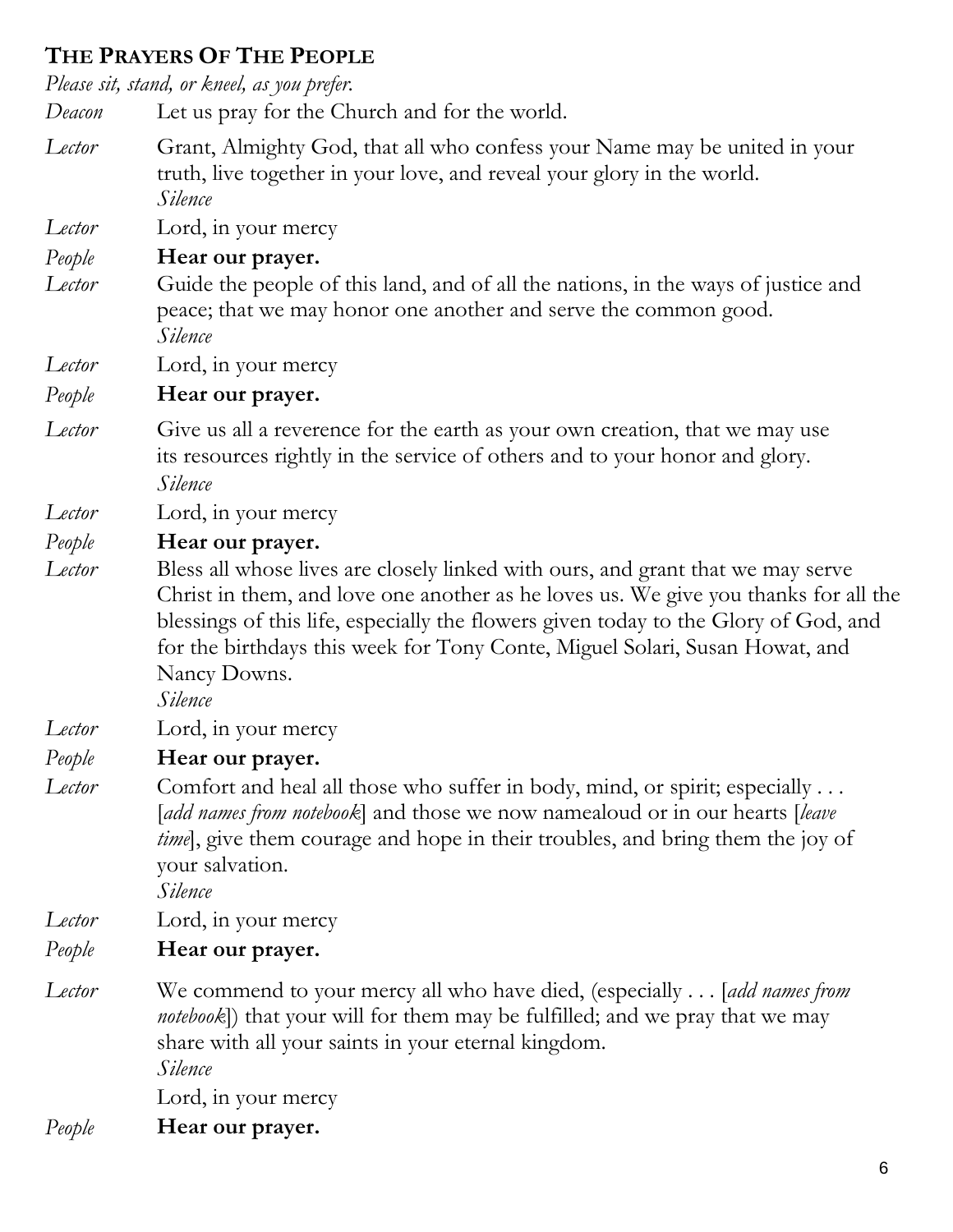### **CONFESSION & ABSOLUTION:**

*Please kneel or stand as able.*

- *Deacon* Let us confess our sins against God and our neighbor. *(Silence is kept.) People* **Most merciful God, we confess that we have sinned against you in thought, word, and deed, by what we have done, and by what we have left undone. We have not loved you with our whole heart; we have not loved our neighbors as ourselves. We are truly sorry and we humbly repent. For the sake of your Son Jesus Christ, have mercy on us and forgive us; that we may delight in your will, and walk in your ways, to the glory of your Name. AMEN.** *Celebrant* Almighty God have mercy on you, forgive you all your sins through our Lord Jesus Christ, strengthen you in all goodness, and by the power of the Holy Spirit keep you in eternal life.
- *All* **AMEN**.

## **THE GREETING OF PEACE**

*Celebrant* The peace of the Lord be always with you.

#### *People* **And also with you.**

*All may greet one another in the name of the Lord.*

# **THE HOLY COMMUNION**

#### **OFFERTORY SENTENCE**

**OFFERTORY** On This Day arr. David Cherwien

*All stand as able.*

#### **THE PRESENTATION**

*Deacon* We gladly present the fruits of our lives to the God who creates us, redeems us and sustains us. May we have the grace to use them to heal God's world.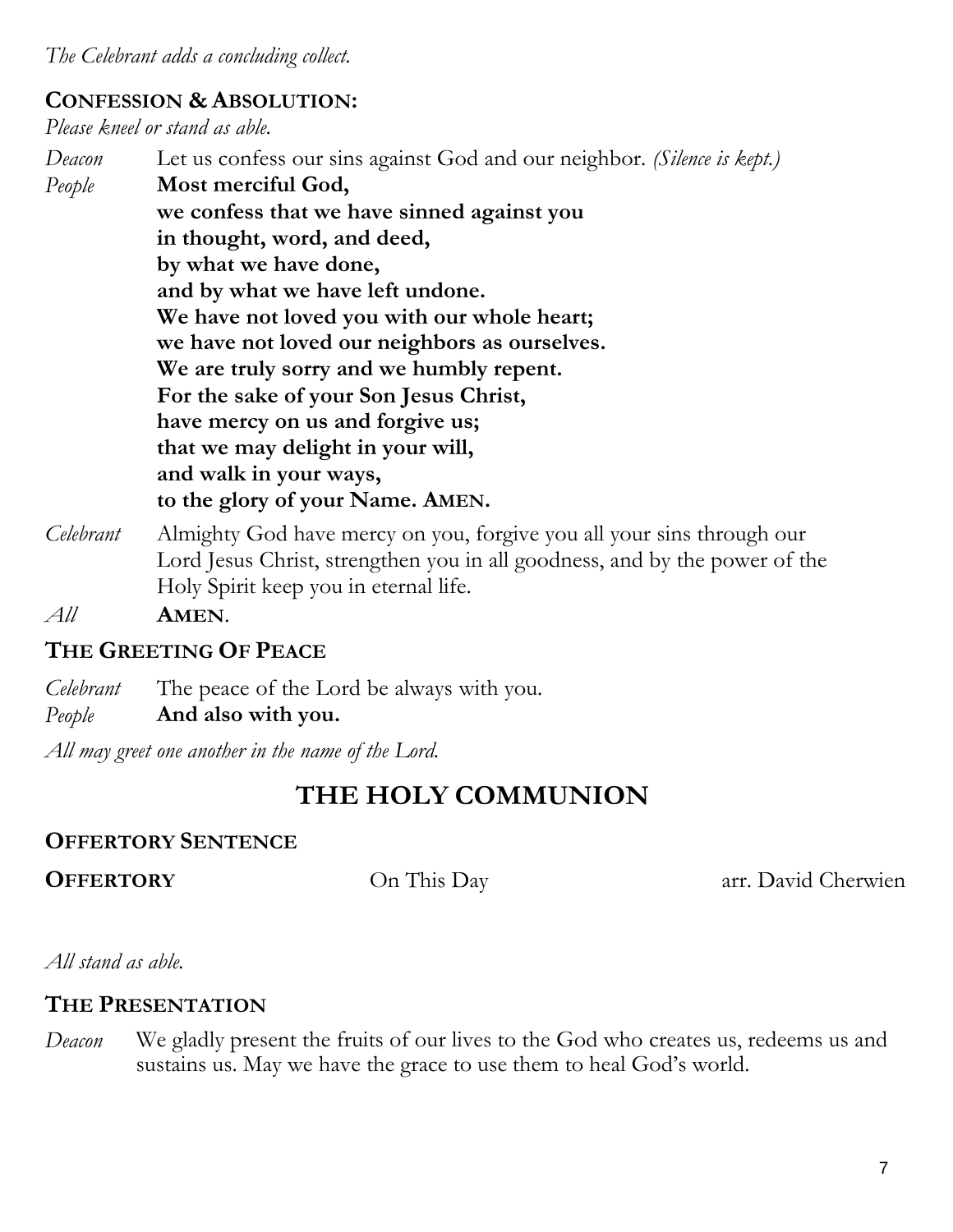# **To God the Father, heavenly Light, to Christ, revealed in earthly night, to God the Holy Ghost we raise our equal and unceasing praise.**

## **THE GREAT THANKSGIVING:** Eucharistic Prayer B

| The Lord be with you.                              |                                                                                                                                                                                                                                                          |
|----------------------------------------------------|----------------------------------------------------------------------------------------------------------------------------------------------------------------------------------------------------------------------------------------------------------|
| And also with you.                                 |                                                                                                                                                                                                                                                          |
| Lift up your hearts.                               |                                                                                                                                                                                                                                                          |
| We lift them to the Lord.                          |                                                                                                                                                                                                                                                          |
| Let us give thanks to the Lord our God.            |                                                                                                                                                                                                                                                          |
| It is right to give him thanks and praise.         |                                                                                                                                                                                                                                                          |
|                                                    |                                                                                                                                                                                                                                                          |
| you, Father Almighty, Creator of heaven and earth. |                                                                                                                                                                                                                                                          |
| (Proper Preface)                                   |                                                                                                                                                                                                                                                          |
|                                                    |                                                                                                                                                                                                                                                          |
|                                                    |                                                                                                                                                                                                                                                          |
| your Name:                                         |                                                                                                                                                                                                                                                          |
| Holy, holy, holy Lord, God of power and might,     | $S-128$                                                                                                                                                                                                                                                  |
| heaven and earth are full of your glory.           |                                                                                                                                                                                                                                                          |
| Hosanna in the highest.                            |                                                                                                                                                                                                                                                          |
| Blessed is he who comes in the name of the Lord.   |                                                                                                                                                                                                                                                          |
| Hosanna in the highest.                            |                                                                                                                                                                                                                                                          |
|                                                    | It is right, and a good and joyful thing, always and everywhere to give thanks to<br>Therefore, we praise you, joining our voices with Angels and Archangels and with<br>all the company of heaven, who for ever sing this hymn to proclaim the glory of |

#### *The Celebrant continues*

We give thanks to you, O God, for the goodness and love which you have made known to us in creation; in the calling of Israel to be your people; in your Word spoken through the prophets; and above all in the Word made flesh, Jesus, your Son. For in these last days you sent him to be incarnate from the Virgin Mary, to be the Savior and Redeemer of the world. In him, you have delivered us from evil, and made us worthy to stand before you. In him, you have brought us out of error into truth, out of sin into righteousness, out of death into life.

On the night before he died for us, our Lord Jesus Christ took bread; and when he had given thanks to you, he broke it, and gave it to his disciples, and said, "Take, eat: This is my Body, which is given for you. Do this for the remembrance of me."

After supper he took the cup of wine; and when he had given thanks, he gave it to them, and said, "Drink this, all of you: This is my Blood of the new Covenant, which is shed for you and for many for the forgiveness of sins. Whenever you drink it, do this for the remembrance of me." Therefore, according to his command, O Father,

*Celebrant and People* **We remember his death, We proclaim his resurrection, We await his coming in glory;**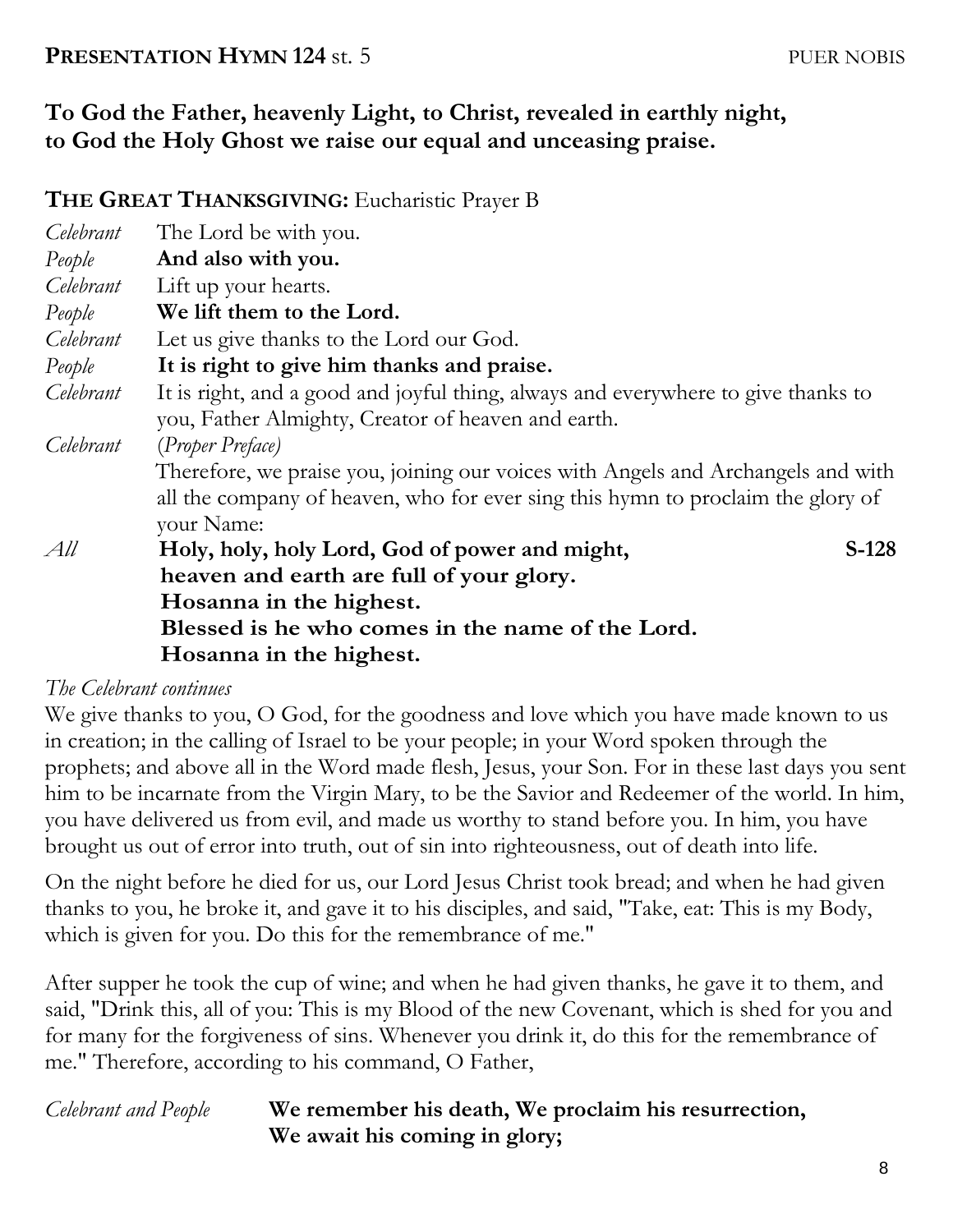## *The Celebrant continues*

And we offer our sacrifice of praise and thanksgiving to you, O Lord of all; presenting to you, from your creation, this bread and this wine.

We pray you, gracious God, to send your Holy Spirit upon these gifts that they may be the Sacrament of the Body of Christ and his Blood of the new Covenant. Unite us to your Son in his sacrifice, that we may be acceptable through him, being sanctified by the Holy Spirit. In the fullness of time, put all things in subjection under your Christ, and bring us to that heavenly country where, with  $\boxed{\phantom{a}}$  and all your saints, we may enter the everlasting heritage of your sons and daughters; through Jesus Christ our Lord, the firstborn of all creation, the head of the Church, and the author of our salvation.

By him, and with him, and in him, in the unity of the Holy Spirit all honor and glory is yours, Almighty Father, now and for ever.

*All* **Amen.** 

# **THE LORD'S PRAYER**

*Celebrant* And now as our Savior Christ has taught us, we are bold to say, *People* **Our Father, who art in heaven, hallowed be thy Name, thy kingdom come, thy will be done, on earth as it is in heaven. Give us this day our daily bread. And forgive us our trespasses, as we forgive those who trespass against us. And lead us not into temptation, but deliver us from evil. For thine is the kingdom, and the power, and the glory, for ever and ever. Amen.**

# **THE BREAKING OF THE BREAD**

*The Celebrant breaks the consecrated bread. A period of silence is kept.*

*Celebrant* Alleluia! Christ our Passover is sacrificed for us; *People* **Therefore let us keep the feast. Alleluia!**

*Celebrant* The Gifts of God for the People of God.

*All are invited to receive the Sacrament in one kind. If you desire a blessing instead, cross your arms over your chest.*

**COMMUNION** The Call Ralph Vaughan Williams Julian Guini, Soloist (1872-1958)

*Please remain seated.*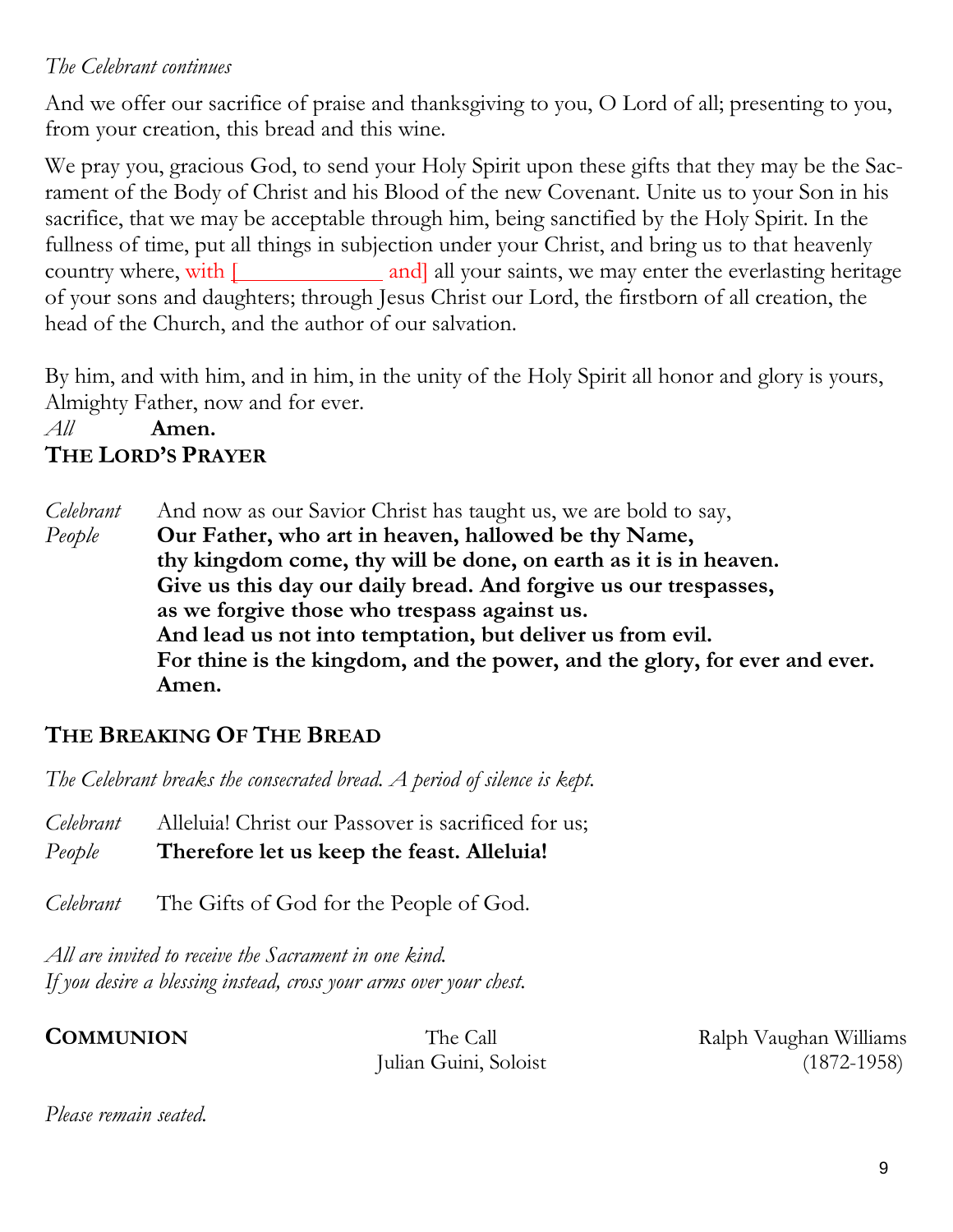**Your love, O God, has called us here, for all love finds its source in you, The perfect love that casts out fear, the love that Christ makes ever new.**

**O gracious God, you consecrate all that is lovely, good, and true. Bless those who in your presence wait and every day their love re-new.**

#### **THE PRAYER AFTER COMMUNION**

*Celebrant* Let us pray… *All* **Almighty and everliving God, we thank you for feeding us with the spiritual food of the most precious Body and Blood of your Son our Savior Jesus Christ; and for assuring us in these holy mysteries that we are living members of the Body of your Son, and heirs of your eternal kingdom. And now, Father, send us out to do the work you have given us to do, to love and serve you as faithful witnesses of Christ our Lord. To him, to you, and to the Holy Spirit, be honor and glory, now and for ever. Amen.**

#### **THE BLESSING**

**THE SENDING HYMN They'll Know We Are Christians by Our Love** THEY'LL KNOW WE ARE CHRISTIANS

> **We are one in the Spirit; we are one in the Lord; We are one in the Spirit; we are one in the Lord; And we pray that all unity may one day be restored:**

#### **Refrain:**

**And they'll know we are Christians by our love, by our love; Yes, they'll know we are Christians by our love.** 

**We will walk with each other; we will walk hand in hand; We will walk with each other; we will walk hand in hand, And together we'll spread the news that God is in our land: Refrain**

**We will work with each other; we will work side by side; We will work with each other; we will work side by side, And we'll guard human dignity and save human pride: Refrain**

**All praise to the Father, from whom all things come, And all praise to Christ Jesus, God's only Son, And all praise to the Spirit, who makes us one: Refrain**